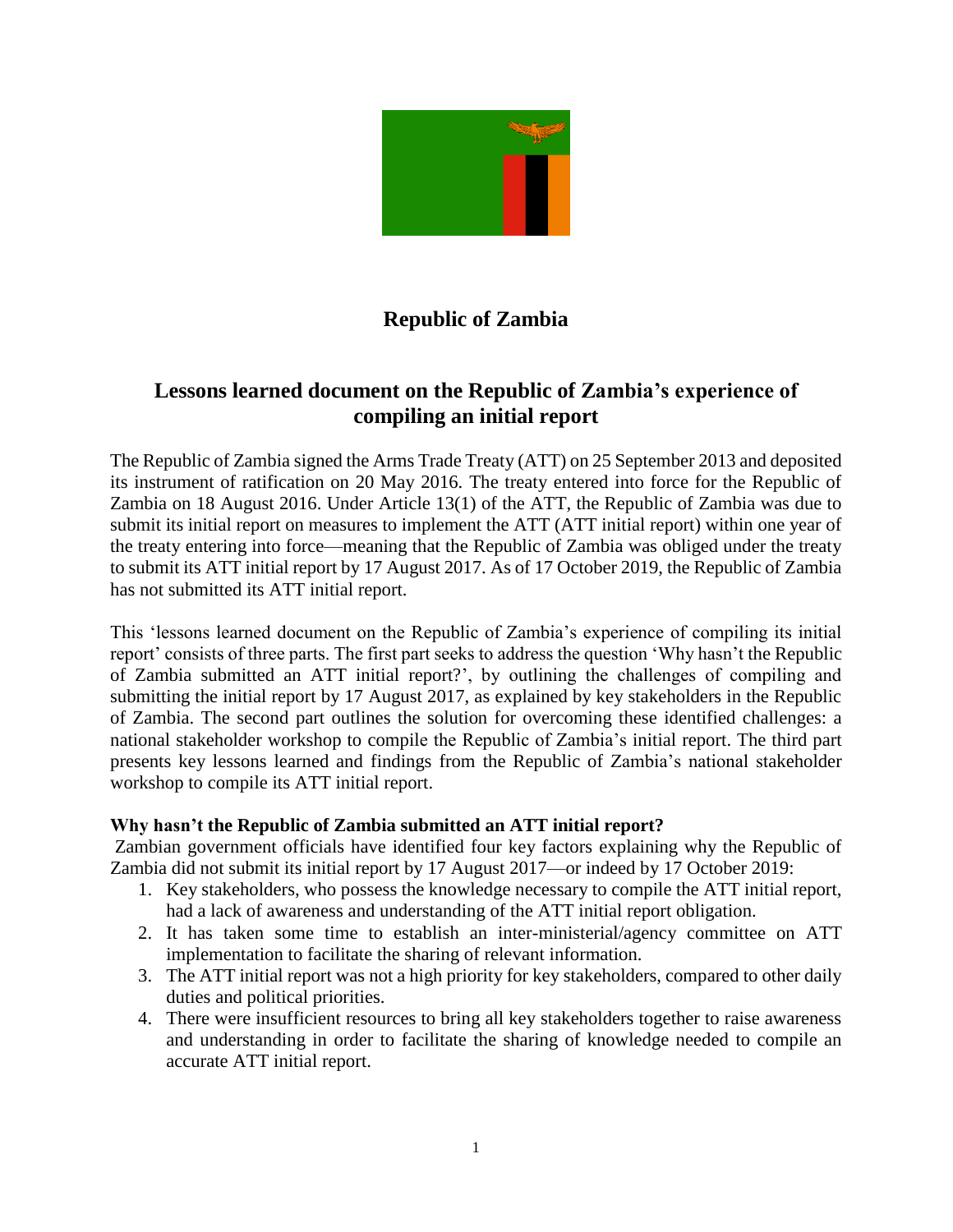The first reason offered by key stakeholders in the Republic of Zambia to explain why the Republic of Zambia has not submitted its ATT initial report is a lack of awareness and understanding of the ATT obligation to report on national measures to implement the ATT within one year of the treaty entering into force. The fact that key stakeholders did not have the necessary knowledge of what to report or understanding of why an initial report should be submitted to the ATT Secretariat contributed to a lack of stakeholder cooperation in sharing information. In 2017, the Republic of Zambia's ATT national point of contact (NPC) circulated a request for information to compile the ATT initial report but received only limited responses. The lack of awareness and understanding is only one of the key factors for non-reporting by the Republic of Zambia.

A second factor offered to explain the delay in submitting the Republic of Zambia's initial report is that a fully functioning inter-ministerial and inter-agency committee on ATT implementation has only recently been put in place. This inter-ministerial and inter-agency committee is a key coordination and information exchange mechanism as the Republic of Zambia seeks to move from a personalized approach to ATT implementation towards an institutionalized process. It is clear that this transition has played a positive role in developing the Republic of Zambia's ability to prepare its ATT initial report. Key stakeholders emphasized that no single person or government ministry in the Republic of Zambia can accurately address all of the issues presented in the ATT initial report "reporting template". The Republic of Zambia's experience of reporting on implementation of the UN Programme of Action on small arms (PoA) highlights the importance of having an inter-ministerial cooperation and coordination mechanism in place in order to report on implementation of international conventional arms control instruments.

A third reason for non-reporting is that the submission of the ATT initial report is not the highest priority for the Republic of Zambia's NPC, nor for other key stakeholders. The submission of an ATT initial report is important for the Republic of Zambia and it is attempting to fulfil all ATT obligations, but for many key stakeholders other tasks in relation to the ATT, and indeed other responsibilities, have been of higher priority than the preparation and submission of the initial report.

The fourth factor is connected to the second and third factors above: there has been a lack resources to bring together all the relevant national stakeholders to compile and validate an ATT initial report. National funds to support ATT implementation have been utilized for preparing national legislation and establishing the inter-ministerial and inter-agency committee. Thus, funds were not available for preparing the ATT initial report until the award of funding from the Arms Trade Treaty Voluntary Trust Fund (ATT VTF) to hold a workshop to build the Republic of Zambia's capacity to fulfil its ATT reporting obligations.

#### **The Republic of Zambia's approach for compiling its initial report**

The Republic of Zambia has a positive record of reporting on implementation of the PoA, thanks to the inclusion of reporting on the agenda of the ad hoc inter-ministerial group on small arms. However, on occasion, the meetings addressing the PoA national report are attended only by junior members of staff from agencies and ministries, who do not have sufficient authority to request relevant information; this has made it impossible to answer all questions in the PoA reporting form. This experience was factored into preparations for the Republic of Zambia to compile its ATT initial report.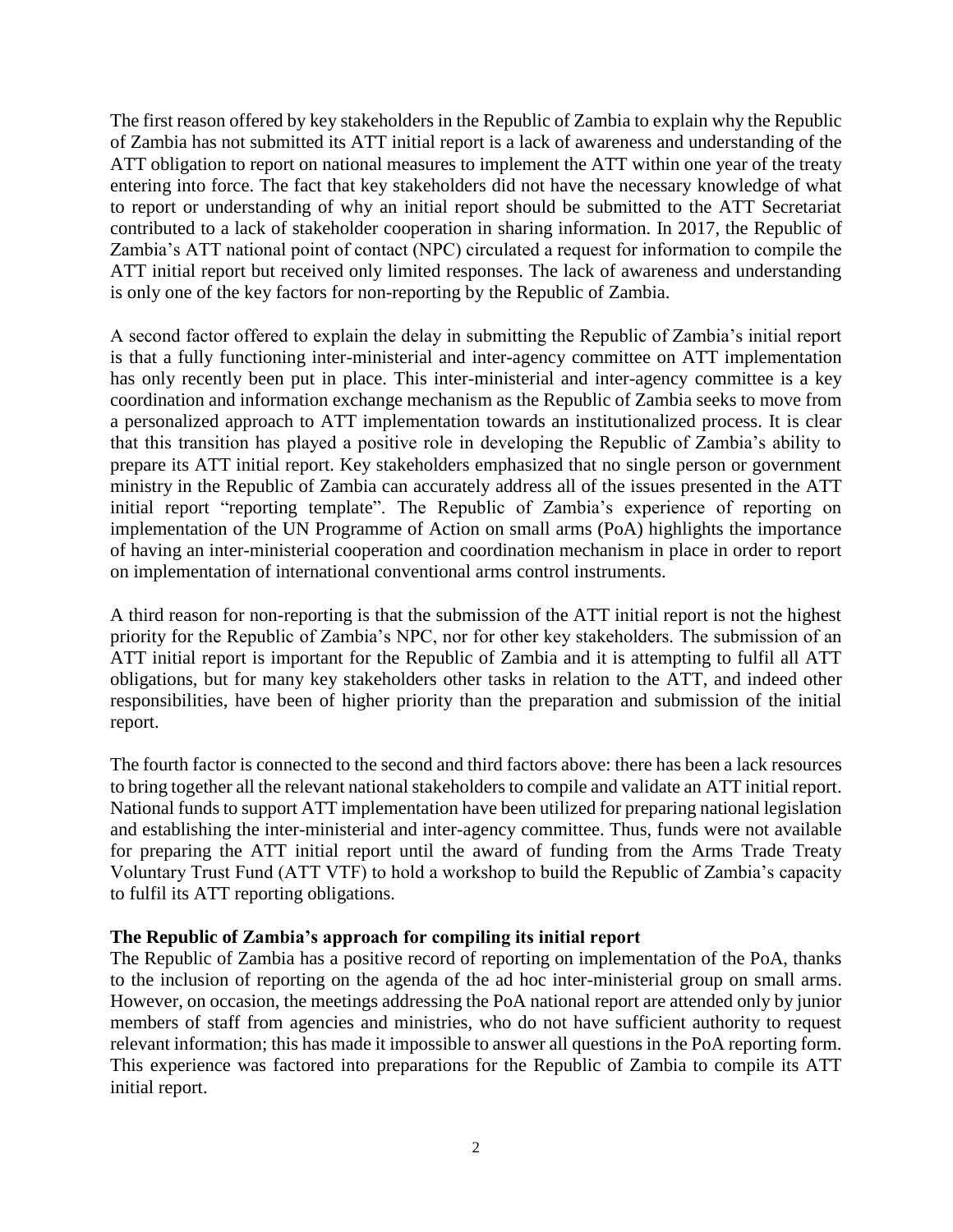The European Union Arms Trade Treaty Outreach Project (EU ATT-OP) introduced the ATT's reporting obligations to the Republic of Zambia's key stakeholders, but its roadmap does not foresee additional time and resources to develop capacity to fulfil ATT reporting obligations. The government of the Republic of Zambia therefore requested support from the ATT VTF to build capacity to establish and maintain national procedures to enable Zambia to fulfil its ATT reporting obligations. The Republic of Zambia asked the Small Arms Survey to provide assistance in developing national procedures for ATT reporting, drawing upon appropriate national experiences and practices, to enable the Republic of Zambia to compile its ATT initial report. In 2019, the ATT VTF awarded the Republic of Zambia funding to support the implementation of the 'Building capacity to fulfil the Republic of Zambia's ATT reporting obligations' project.

Under the project, the Republic of Zambia, with the support of the Small Arms Survey, organized a national stakeholder workshop to prepare the Republic of Zambia's initial report on measures to implement the ATT, held from 14–16 October 2019 in Lusaka (Zambia). The workshop brought together participants from the Ministry of Defence, the Ministry of Finance (Zambia Revenue Authority), and the Ministry of Justice, as well as Zambia's Armed Forces, Immigration Service, National Service, and Police Service. Experts from the Ministry of Foreign Affairs were unable to participate due to the UN General Assembly First Committee.

The first workshop session introduced the Republic of Zambia's recent experience in reporting on implementation of the PoA, to highlight practices and experiences that could be useful for preparing the ATT initial report, in particular the importance of inter-ministry and inter-agency cooperation to ensure that all relevant information is available for completing the reporting template. The second session addressed the issue of awareness and understanding of the Republic of Zambia's reporting obligations under the ATT, with a focus on the ATT initial report on measures to implement the treaty, and on tools that can be used to fulfil this obligation. The session introduced different approaches to reporting, with a focus on the ATT reporting template. The rest of the workshop consisted of group work to complete the ATT initial report template section by section. The key lessons learned from this experience are detailed below.

### **Key findings from the Republic of Zambia's national stakeholder workshop to compile its ATT initial report**

- 1. The Republic of Zambia's national PoA report contains some useful information for completing the ATT initial report—namely, the sections of national PoA report sections on 'International transfers' and 'Brokering'—but the ATT initial report template seeks more detailed information than that provided in the national PoA report. The ATT initial report workshop participants noted that the PoA national report applies only to small arms and light weapons, whereas the ATT covers a broader range of conventional arms, ammunition, and parts and components.
- 2. The process of preparing the ATT initial report helped to identify areas in which the Republic of Zambia has measures in place to implement the ATT, even if these measures are not contained in legislation or regulations. The process of compiling the ATT initial report helped to identify existing practices that will need to be included in new national legislation and regulations to implement the ATT.
- 3. As noted by the experience of compiling the national PoA report, it is essential not only to have all relevant ministries and agencies participating in a national stakeholder workshop to compile the ATT initial report, but also to ensure participants have sufficient knowledge